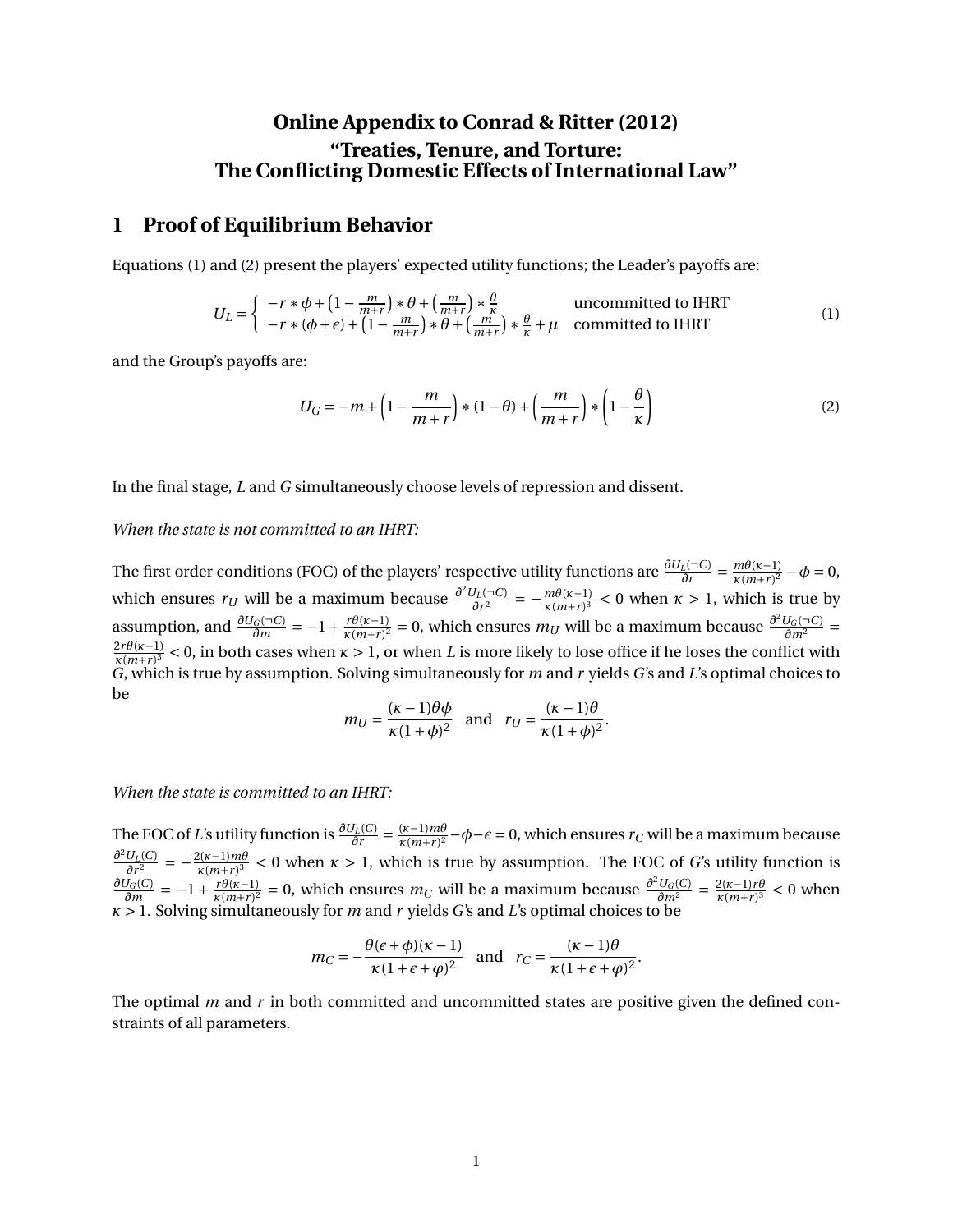### *Commitment stage:*

Finally, *L* commits to the IHRT when  $U_L(C) > U_L(\neg C)$ . Substituting the optimal levels of repression and mobilization into the original utility functions, *L* will commit to an IHRT when

$$
\frac{\theta + \kappa \mu + \frac{(\kappa - 1)\theta}{(1 + \epsilon + \phi)^2}}{\kappa} > \frac{\theta(1 + 2\kappa + \phi(4 + \phi))}{2\kappa(1 + \phi)^2}
$$

which holds true when

$$
\mu > \frac{\theta \left(-1 + \frac{2(\kappa-1)}{(1+\phi)^2} + \frac{2}{1+\phi} - \frac{2(\kappa-1)}{(1+\epsilon+\phi)^2}\right)}{2\kappa}.
$$

## **2 Comparative Statics**

*Proof.* (Hypothesis 1) A committed state represses less than an uncommitted state when  $r_U > r_C$ , which is always true given the defined limits of the specified parameters, particularly that *κ* > 1, as defined by assumption. The magnitude of the difference between  $r_U$  and  $r_C$  increases as *θ* increases:  $\frac{\partial r_U - r_C}{\partial \theta} = \frac{\kappa - 1}{2} - \frac{\kappa - 1}{2}$  > 0 as long as all parameters are positive and  $\kappa > 1$ . Notably, the difference  $\frac{\kappa-1}{\kappa(1+\phi)^2} - \frac{\kappa-1}{\kappa(1+\epsilon+1)}$  $\frac{\kappa-1}{\kappa(1+\epsilon+\phi)^2} > 0$  as long as all parameters are positive and  $\kappa > 1$ . Notably, the difference approaches zero as *θ* approaches zero.  $\Box$ 

<span id="page-1-0"></span>Figure [1](#page-1-0) plots the equilibrium level of repression across the theoretical range of the probability of executive political survival. The solid line represents repression when the state has not committed to an international human rights treaty  $(r_U)$ , and the dashed line represents repression under commitment ( $r_C$ ). The other parameters are set at  $\kappa = 1.5$ ,  $\phi = 0.2$ , and  $\epsilon = 0.2$ .



Figure 1: Equilibrium level of repression across the range of the probability of political survival (*θ*).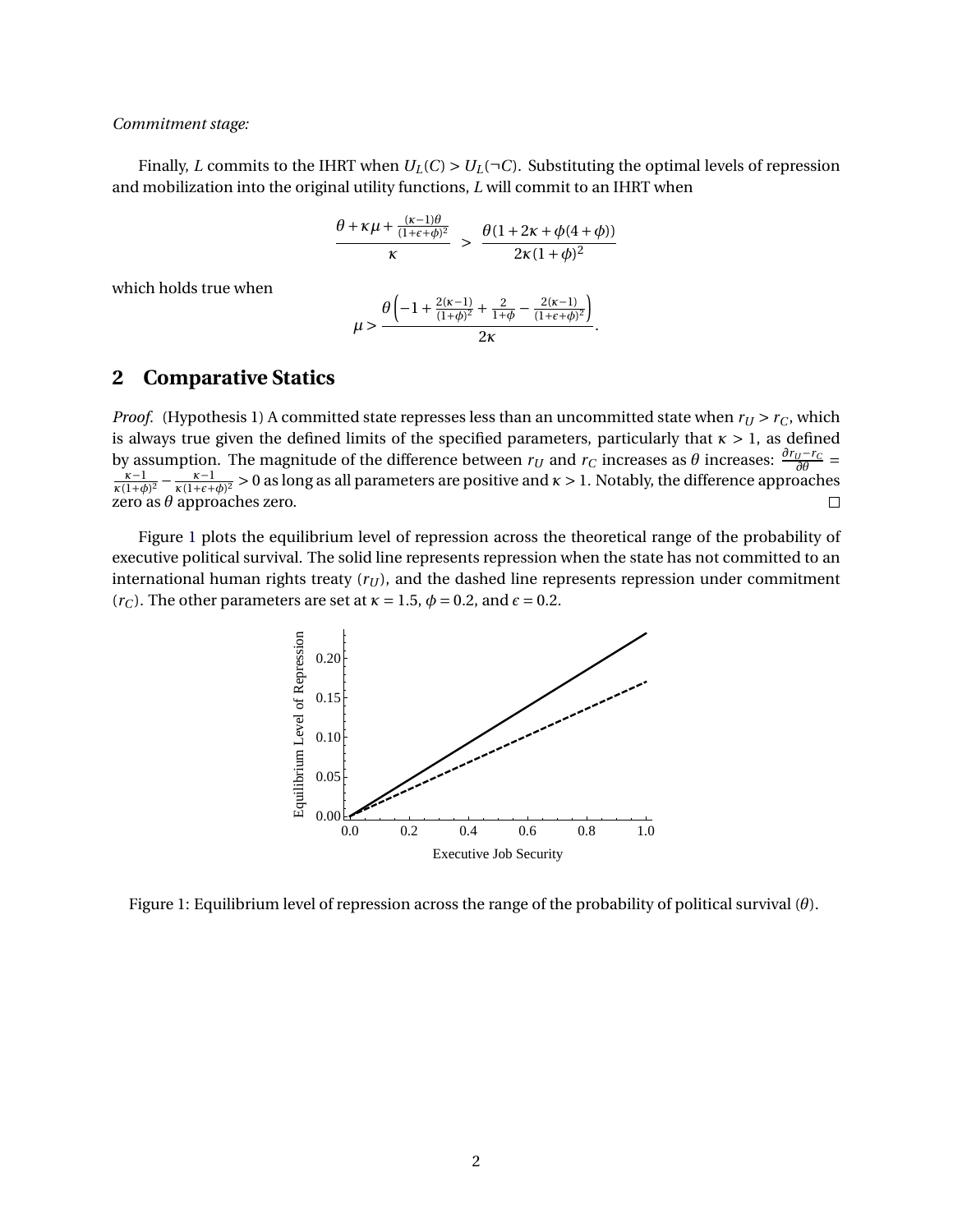## **3 Descriptive Data**

Table [1](#page-2-0) provides descriptive statistics of each of the measures used in our analysis.

|                                                     | Minimum  | Maximum | Mean   | Frequency |
|-----------------------------------------------------|----------|---------|--------|-----------|
| <i>Judicial Effectiveness (Linzer &amp; Staton)</i> | 0.016    | 0.989   | 0.454  |           |
| <i>Executive Job Security (Original)</i>            | 0.347    | 0.927   | 0.816  |           |
| <i>Mobilization</i> (CNTS)                          | $\Omega$ | 1       |        | 1,351     |
| CAT Commitment                                      | $\Omega$ | 1       |        | 1.407     |
| IO Membership                                       | $\Omega$ | 10      | 3.7089 |           |
|                                                     |          |         |        |           |

<span id="page-2-0"></span>

| Table 1: Descriptive Statistics |
|---------------------------------|
|---------------------------------|

NOTES: Frequency reports the number of 1s for binary variables.

<span id="page-2-1"></span>Figure [2](#page-2-1) is a histogram showing the right skew of our data on executive job security using the original measure as reported in the manuscript.



Figure 2: Histogram of Executive Job Security

## **4 Model Specification & Robustness Checks**

Although selection models are notoriously sensitive to model specification (e.g., [Sartori](#page-11-0) [2003\)](#page-11-0), our results are highly robust to a myriad of model specifications as shown below.

[Simmons and Hopkins](#page-11-1) [\(2005\)](#page-11-1) cite a number of critiques of [Von Stein'](#page-11-2)s [\(2005\)](#page-11-2) model to which we made sure our estimates are robust. They argue that [Von Stein](#page-11-2) [\(2005\)](#page-11-2) does not justify the independent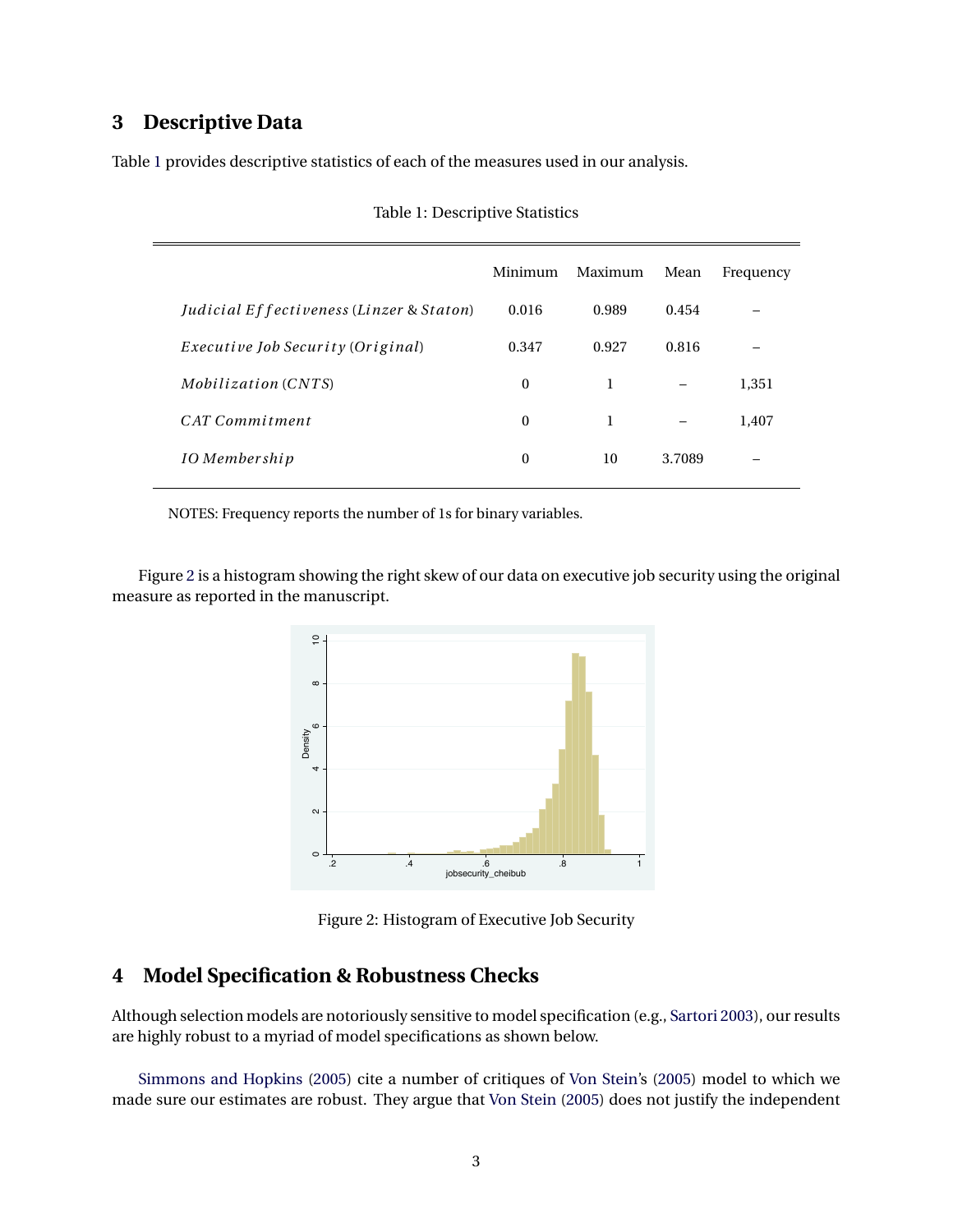variables in her selection equation. We explicitly justify our specification choices and our exclusion restriction in our manuscript. Furthermore, [Von Stein](#page-11-2) [\(2005\)](#page-11-2) includes in her selection equation a binary indicator coded "1" in all years following the year of the initial commitment. The indicator is included so that states do not drop out of the outcome equation and is argued to violate the non-quasi complete separation assumption (e.g., [Christmann and Rousseeuw](#page-11-3) [2001,](#page-11-3) [Simmons and Hopkins](#page-11-1) [2005\)](#page-11-1). Because we are interested in the effect of being party to the CAT, rather than the effect of initial commitment, states in our models do not drop out of the outcome equation in the year following initial ratification. As such, we do not include an *additional* binary indicator in outcome equation.

Table [2](#page-3-0) shows the results reported in our manuscript.

| <b>Outcome DV: Systemic Torture</b>                                         | Signatories | Non-Signatories |
|-----------------------------------------------------------------------------|-------------|-----------------|
| Judicial Effectiveness <sub>t</sub>                                         | $-3.461*$   | $-4.719*$       |
|                                                                             | (1.969)     | (2.387)         |
| <i>Iob Security</i>                                                         | $-2.898$    | $-4.503*$       |
|                                                                             | (1.556)     | (1.491)         |
| <i>Judicial Effectiveness<sub>t</sub></i> x <i>Job Security<sub>t</sub></i> | 1.259       | 4.987           |
|                                                                             | (2.372)     | (2.827)         |
| $Mobilization_t$                                                            | $0.606*$    | $0.565*$        |
|                                                                             | (0.082)     | (0.072)         |
| Constant                                                                    | $3.004*$    | 4.089*          |
|                                                                             | (1.321)     | (1.235)         |

<span id="page-3-0"></span>Table 2: Effect of CAT Commitment on Systemic Torture (Reported Model)

#### **Selection DV: CAT Commitment**

| Judicial Effectiveness <sub>t</sub>                                         | 4.597*    |           |  |  |
|-----------------------------------------------------------------------------|-----------|-----------|--|--|
|                                                                             |           | (1.426)   |  |  |
| <i>Job Security<sub>t</sub></i>                                             |           | 0.432     |  |  |
|                                                                             |           | (1.080)   |  |  |
| <i>Judicial Effectiveness<sub>t</sub></i> x <i>Job Security<sub>t</sub></i> | $-4.699*$ |           |  |  |
|                                                                             |           | (1.745)   |  |  |
| $Mobilization_t$                                                            | 0.071     |           |  |  |
|                                                                             | (0.052)   |           |  |  |
| $IO$ Membershi $p_t$                                                        | $0.124*$  |           |  |  |
|                                                                             | (0.013)   |           |  |  |
| Constant                                                                    |           | $-1.296*$ |  |  |
|                                                                             |           | (0.892)   |  |  |
| ρ                                                                           | 0.324     | $0.900*$  |  |  |
|                                                                             | (0.203)   | (0.269)   |  |  |
| Log – pseudo likelihood                                                     | -3127.412 |           |  |  |
| N                                                                           | 2644      |           |  |  |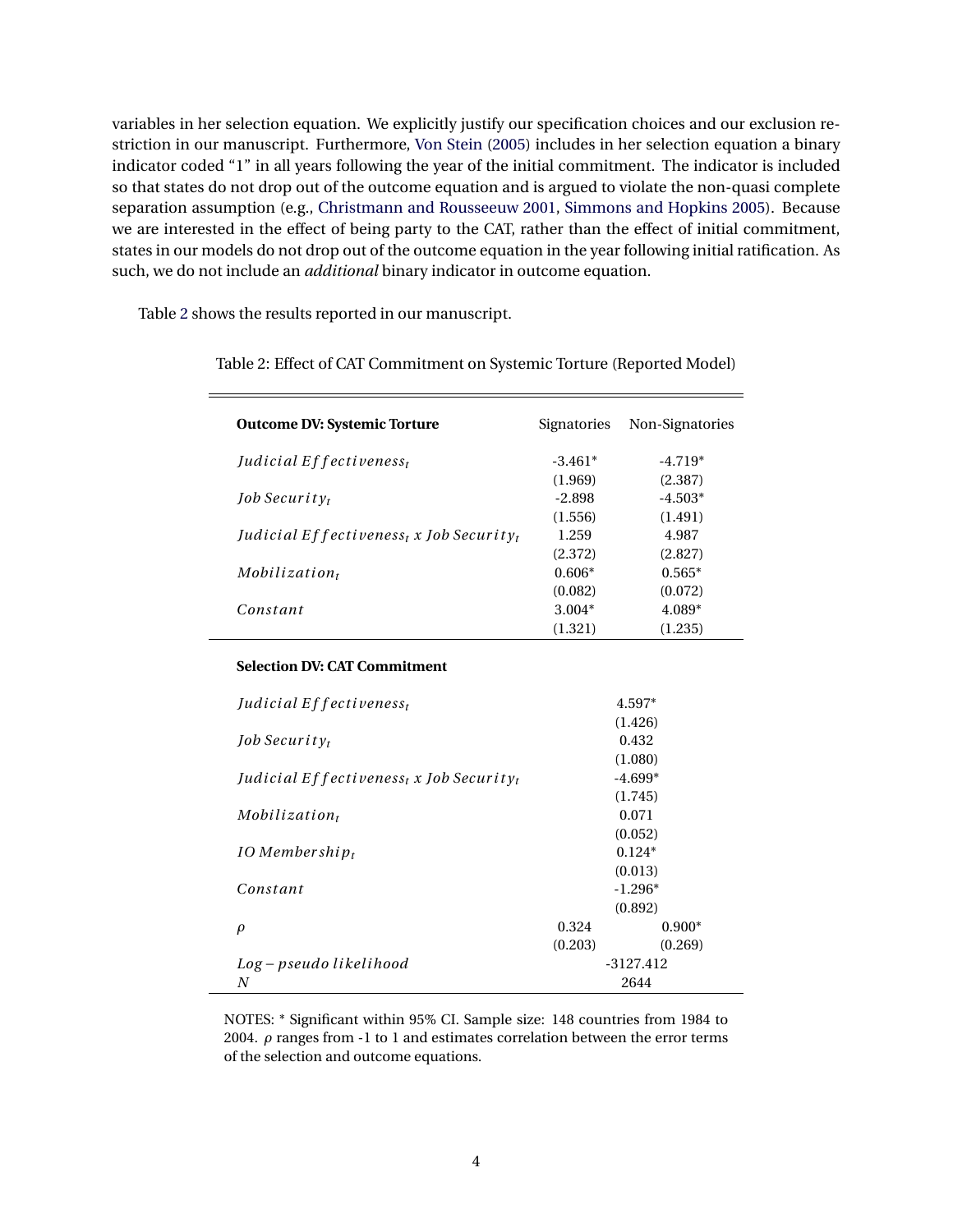Table [3](#page-4-0) shows the robustness of our reported results to the inclusion of a measure of democracy in the selection and outcome equations.

| <b>Outcome DV: Systemic Torture</b>                             | Signatories | Non-Signatories |
|-----------------------------------------------------------------|-------------|-----------------|
| Judicial $E$ f fectiveness <sub>t</sub>                         | -3.031      | $-5.200*$       |
|                                                                 | (1.999)     | (2.497)         |
| <i>Job Security</i>                                             | $-2.162$    | $-4.239*$       |
|                                                                 | (1.617)     | (1.562)         |
| Judicial Effectiveness <sub>t</sub> x Job Security <sub>t</sub> | 0.408       | 5.156           |
|                                                                 | (2.443)     | (2.961)         |
| $Mobilization_t$                                                | $0.583*$    | $0.560*$        |
|                                                                 | (0.084)     | (0.078)         |
| Democracy <sub>t</sub>                                          | 0.216       | $0.221*$        |
|                                                                 | (0.116)     | (0.087)         |
| Constant                                                        | 2.428       | $3.899*$        |
|                                                                 | (1.379)     | (1.288)         |

<span id="page-4-0"></span>

|  | Table 3: Controlling for Democracy |  |
|--|------------------------------------|--|
|--|------------------------------------|--|

### **Selection DV: CAT Commitment**

| Judicial Effectiveness <sub>t</sub>                                          | $4.894*$    |           |  |  |
|------------------------------------------------------------------------------|-------------|-----------|--|--|
|                                                                              |             | (1.427)   |  |  |
| <i>Job Security</i>                                                          |             | 1.476     |  |  |
|                                                                              |             | (1.100)   |  |  |
| <i>Judicial Effectiveness<sub>t</sub></i> x <i>Job Security</i> <sub>t</sub> |             | $-5.654*$ |  |  |
|                                                                              |             | (1.753)   |  |  |
| $Mobilization_t$                                                             |             | 0.024     |  |  |
|                                                                              |             | (0.053)   |  |  |
| $IO$ Membershi $p_t$                                                         |             | $0.129*$  |  |  |
|                                                                              |             | (0.013)   |  |  |
| Democracy <sub>t</sub>                                                       | $0.402*$    |           |  |  |
|                                                                              |             | (0.073)   |  |  |
| Constant                                                                     |             | $-2.124*$ |  |  |
|                                                                              |             | (0.909)   |  |  |
| $\rho$                                                                       | 0.314       | $0.869*$  |  |  |
|                                                                              | (0.201)     | (0.262)   |  |  |
| Log – pseudo likelihood                                                      | $-3111.158$ |           |  |  |
| N                                                                            | 2644        |           |  |  |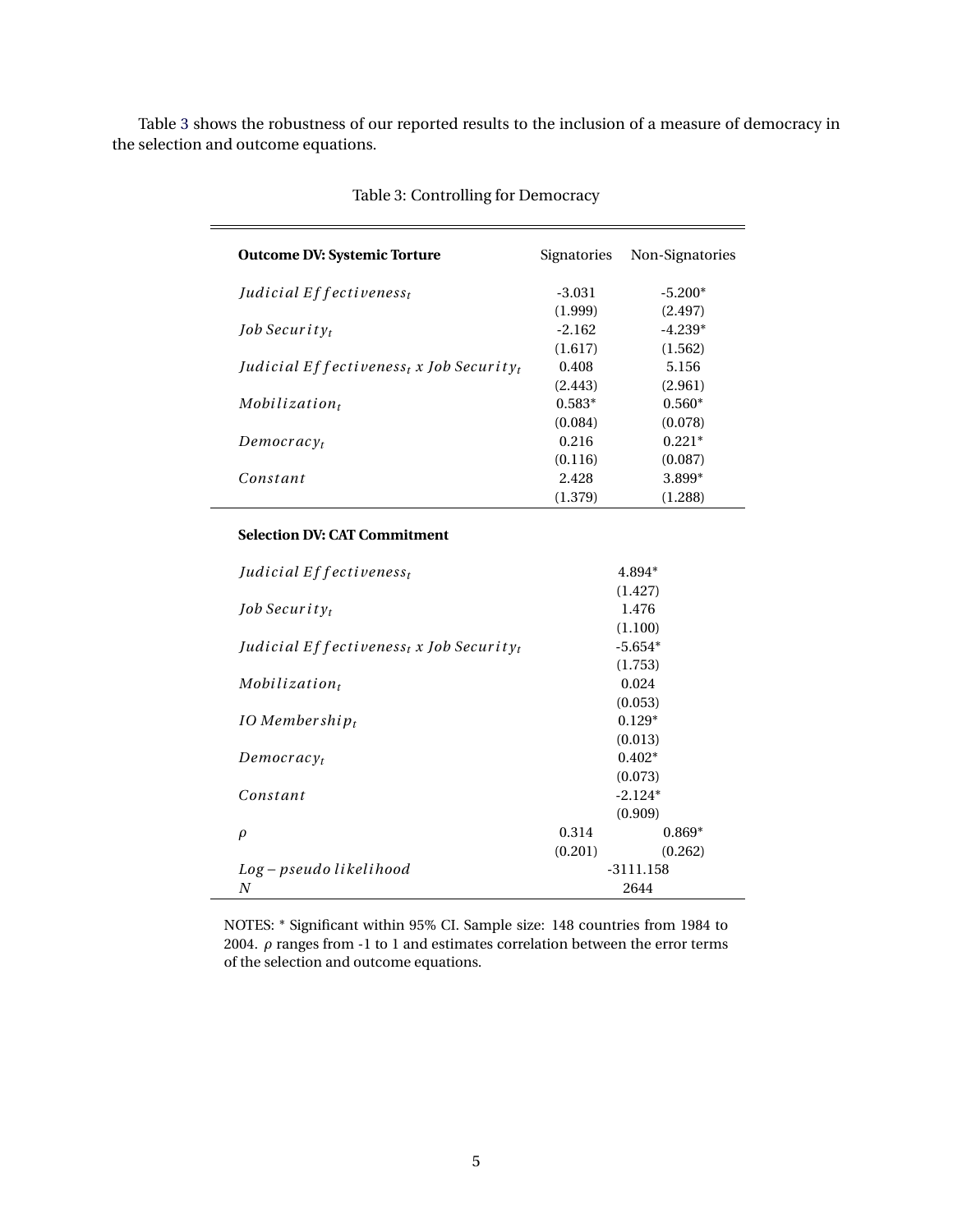Table [4](#page-5-0) shows the robustness of our reported results to the inclusion of covariates measuring the global and regional rate of CAT ratification in the selection stage of the model, as suggested by [Powell](#page-11-4) [and Staton](#page-11-4) [\(2009\)](#page-11-4).

| <b>Outcome DV: Systemic Torture</b>                                         | Signatories | Non-Signatories |
|-----------------------------------------------------------------------------|-------------|-----------------|
| Judicial Effectiveness <sub>t</sub>                                         | $-4.654*$   | $-13.951*$      |
|                                                                             | (1.952)     | (3.161)         |
| <i>Job Security</i>                                                         | $-2.900$    | $-8.012*$       |
|                                                                             | (1.588)     | (2.000)         |
| <i>Judicial Effectiveness<sub>t</sub></i> x <i>Job Security<sub>t</sub></i> | 2.279       | 14.929*         |
|                                                                             | (2.402)     | (3.823)         |
| $Mobilization_t$                                                            | $0.638*$    | $0.798*$        |
|                                                                             | (0.080)     | (0.086)         |
| Constant                                                                    | $3.594*$    | $6.605*$        |
|                                                                             | (1.314)     | (1.653)         |

<span id="page-5-0"></span>Table 4: Alternative Selection Stage Specification

#### **Selection DV: CAT Commitment**

| Judicial Effectiveness <sub>t</sub>                                          | $5.392*$    |           |  |
|------------------------------------------------------------------------------|-------------|-----------|--|
|                                                                              |             | (1.619)   |  |
| <i>Job Security</i>                                                          |             | 1.904     |  |
|                                                                              |             | (1.212)   |  |
| <i>Judicial Effectiveness<sub>t</sub></i> x <i>Job Security</i> <sub>t</sub> |             | $-5.518*$ |  |
|                                                                              |             | (1.986)   |  |
| $Mobilization_t$                                                             |             | $0.136*$  |  |
|                                                                              |             | (0.058)   |  |
| $IO$ Membershi $p_t$                                                         |             | $0.101*$  |  |
|                                                                              |             | (0.017)   |  |
| Regional Ratification Rate <sub>t</sub>                                      | $0.771*$    |           |  |
|                                                                              |             | (0.228)   |  |
| Global Ratification Rate <sub>t</sub>                                        |             | $2.777*$  |  |
|                                                                              |             | (0.329)   |  |
| Constant                                                                     |             | $-3.607*$ |  |
|                                                                              |             | (1.008)   |  |
| $\rho$                                                                       | $-0.232$    | $-0.120$  |  |
|                                                                              | (0.152)     | (0.155)   |  |
| Log – pseudo likelihood                                                      | $-2605.881$ |           |  |
| N                                                                            | 2312        |           |  |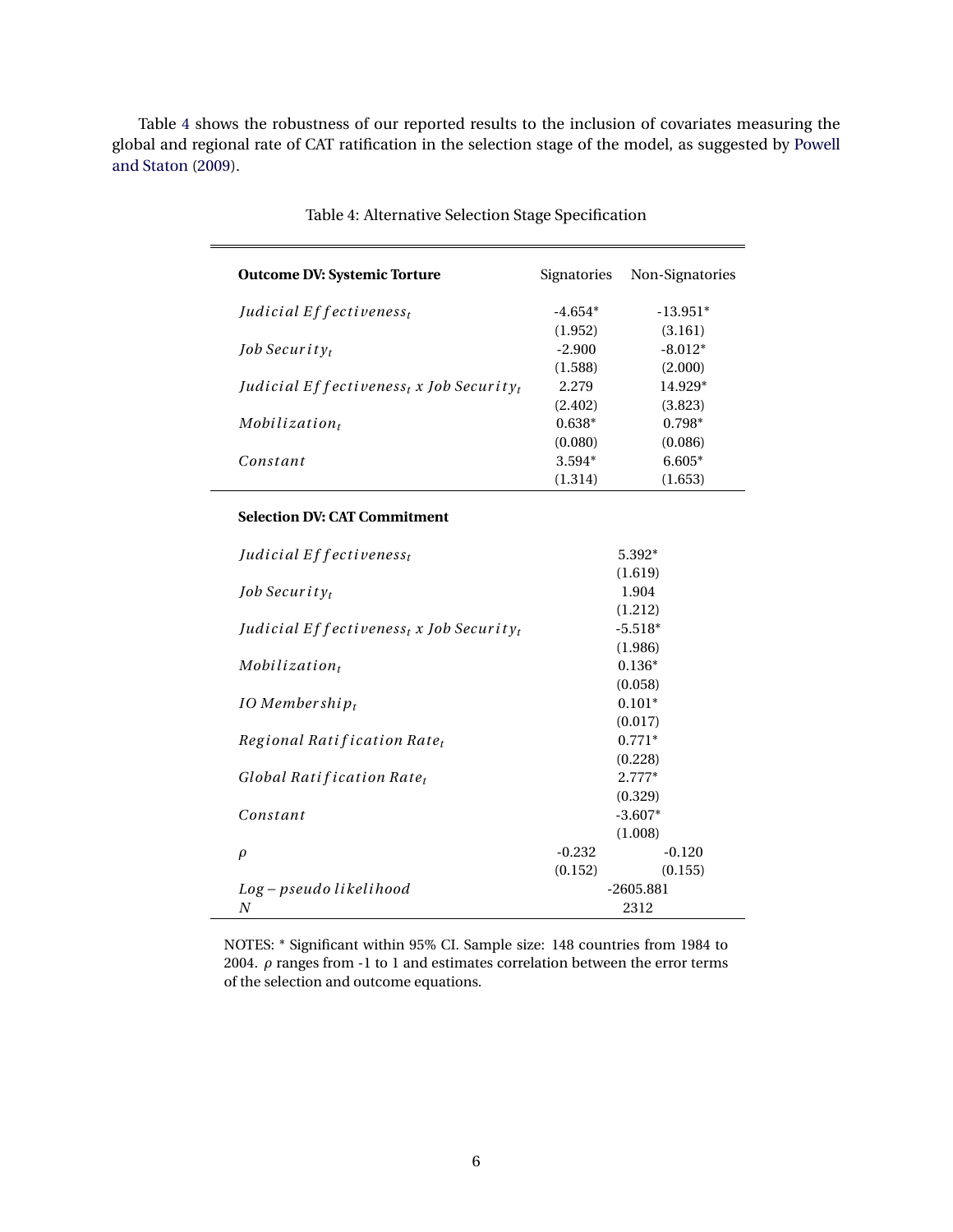Table [5](#page-6-0) shows the robustness of our results to an alternative measure of torture, coded 1 if there is any report of torture in a given country-year according to [Cingranelli and Richards](#page-11-5) [\(2010\)](#page-11-5).

| <b>Outcome DV: Systemic Torture</b>                                         | Signatories | Non-Signatories |
|-----------------------------------------------------------------------------|-------------|-----------------|
| Judicial $E$ f fectiveness <sub>t</sub>                                     | -2.658      | -0.838          |
|                                                                             | (2.642)     | (2.349)         |
| <i>Iob Security</i>                                                         | $-2.928$    | $-3.448$        |
|                                                                             | (2.431)     | (1.942)         |
| <i>Judicial Effectiveness<sub>t</sub></i> x <i>Job Security<sub>t</sub></i> | 1.035       | $-0.219$        |
|                                                                             | (3.090)     | (2.843)         |
| $Mobilization_t$                                                            | $0.329*$    | $0.469*$        |
|                                                                             | (0.098)     | (0.080)         |
| Constant                                                                    | 3.842       | $4.500*$        |
|                                                                             | (2.110)     | (1.618)         |

<span id="page-6-0"></span>Table 5: Alternative Dependent Variable

### **Selection DV: CAT Commitment**

| Judicial Effectiveness <sub>t</sub>                                         | 4.754*      |           |  |  |
|-----------------------------------------------------------------------------|-------------|-----------|--|--|
|                                                                             | (1.425)     |           |  |  |
| <i>Job Security<sub>t</sub></i>                                             |             | 0.627     |  |  |
|                                                                             |             | (1.082)   |  |  |
| <i>Judicial Effectiveness<sub>t</sub></i> x <i>Job Security<sub>t</sub></i> |             | $-4.866*$ |  |  |
|                                                                             |             | (1.743)   |  |  |
| $Mobilization_t$                                                            |             | 0.093     |  |  |
|                                                                             | (0.052)     |           |  |  |
| $IO$ Membershi $p_t$                                                        |             | $0.130*$  |  |  |
|                                                                             | (0.013)     |           |  |  |
| Constant                                                                    |             | $-1.496$  |  |  |
|                                                                             |             | (0.894)   |  |  |
| ρ                                                                           | $0.712*$    | $0.931*$  |  |  |
|                                                                             | (0.283)     | (0.286)   |  |  |
| Log – pseudo likelihood                                                     | $-2605.497$ |           |  |  |
| N                                                                           | 2644        |           |  |  |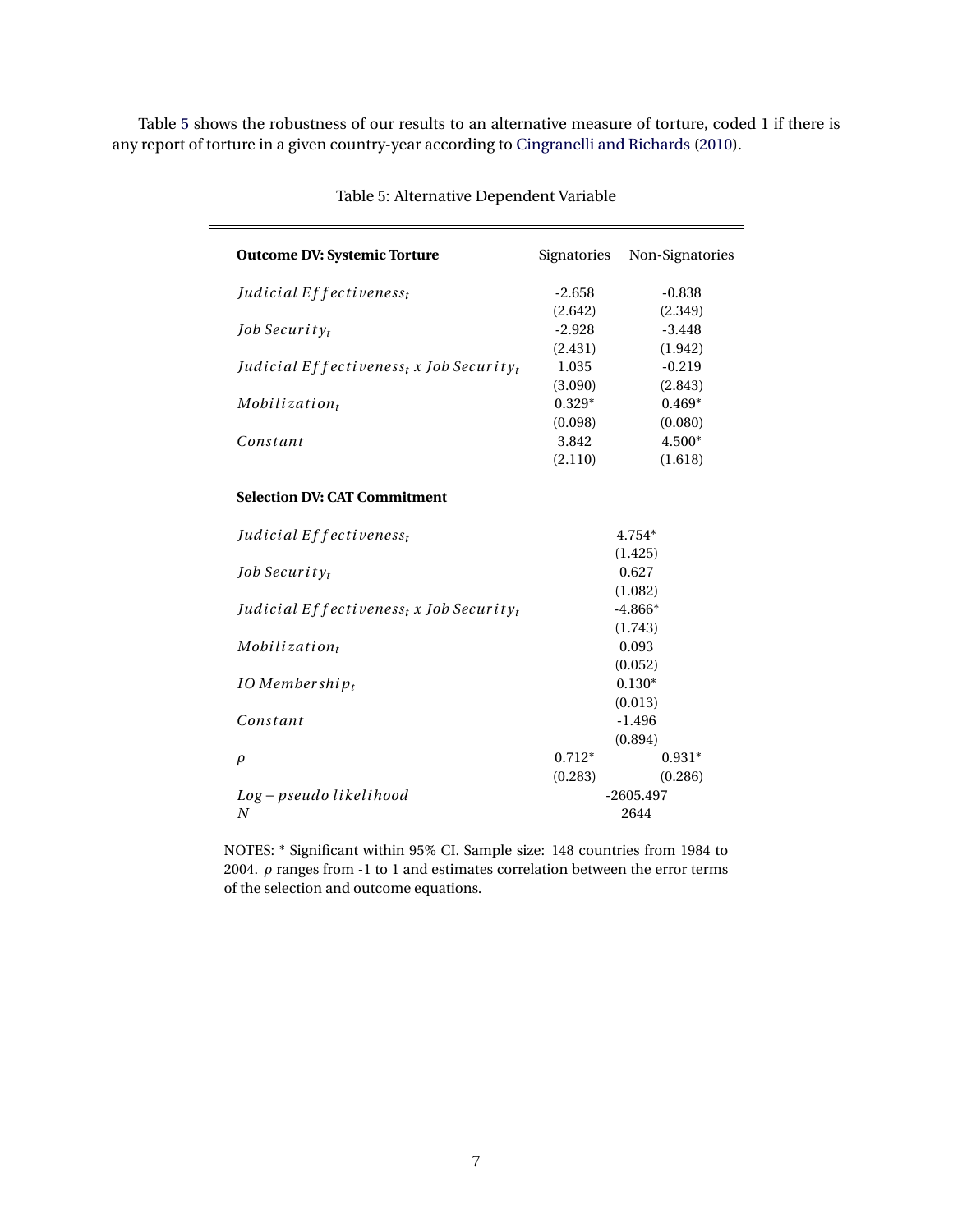Tables [6,](#page-7-0) [7,](#page-8-0) and [8](#page-9-0) show the robustness of our reported results to alternative measures of judicial effectiveness [\(Cingranelli and Richards](#page-11-5) [2010,](#page-11-5) [Gwartney and Lawson](#page-11-6) [2006,](#page-11-6) [Tate and Keith](#page-11-7) [2007\)](#page-11-7), job security (as noted in the manuscript), and social mobilization [\(Banks](#page-11-8) [2010,](#page-11-8) [Bhasin and Murdie](#page-11-9) [2011\)](#page-11-9), respectively.

| <b>Outcome DV: Systemic Torture</b>       | Sig.                | Non-Sig.             | Sig.                 | Non-Sig.             | Sig.                 | Non-Sig.            |
|-------------------------------------------|---------------------|----------------------|----------------------|----------------------|----------------------|---------------------|
| $CIRI_t$                                  | $-1.565$<br>(0.851) | 1.028<br>(1.034)     |                      |                      |                      |                     |
| Law & Order $_t$                          |                     |                      | $-0.982*$<br>(0.360) | $-0.188$<br>(0.358)  |                      |                     |
| Tate & $Keith_t$                          |                     |                      |                      |                      | 1.719<br>(1.024)     | 0.188<br>(1.486)    |
| Job Security $t$                          | $-0.914$<br>(0.669) | $-1.616*$<br>(0.675) | $-2.901*$<br>(1.741) | $-2.205$<br>(1.632)  | 1.360<br>(1.096)     | $-0.239$<br>(1.327) |
| $JE_t * JS_t$                             | 0.396<br>(1.049)    | $-1.799$<br>(1.241)  | 0.838<br>(0.446)     | 0.210<br>(0.438)     | $-3.093*$<br>(1.232) | $-0.741$<br>(1.782) |
| $Mobilization_t$                          | $0.563*$<br>(0.082) | $0.506*$<br>(0.074)  | $0.500*$<br>(0.083)  | $0.480*$<br>(0.084)  | $0.564*$<br>(0.086)  | $0.710*$<br>(0.115) |
| Constant                                  | 0.496<br>(0.522)    | $1.640*$<br>(0.567)  | $2.952*$<br>(1.383)  | 2.239<br>(1.330)     | $-1.287$<br>(0.916)  | 0.427<br>(1.124)    |
| <b>Selection DV: CAT Commitment</b>       |                     |                      |                      |                      |                      |                     |
| $CIRI_t$                                  |                     | 1.467*<br>(0.720)    |                      |                      |                      |                     |
| Law & Order $_t$                          |                     |                      |                      | $-0.078$<br>(0.288)  |                      |                     |
| Tate & $Keith_t$                          |                     |                      |                      |                      |                      | $3.253*$<br>(0.863) |
| Job Security $t$                          |                     | $-2.394*$<br>(0.529) |                      | $-3.780*$<br>(1.370) |                      | 0.153<br>(0.874)    |
| $JE_t * JS_t$                             |                     | $-1.809*$<br>(0.880) | 0.281<br>(0.355)     |                      | $-3.935*$<br>(1.049) |                     |
| $Mobilization_t$                          |                     | 0.047<br>(0.051)     |                      | 0.107<br>(0.063)     |                      | $-0.017$<br>(0.061) |
| IO Membership $_t$                        | $0.144*$<br>(0.014) |                      |                      | $0.151*$<br>(0.017)  |                      | $0.159*$<br>(0.016) |
| Constant                                  |                     | 1.318*<br>(0.440)    |                      | 2.040<br>(1.102)     |                      | $-0.556$<br>(0.727) |
| $\rho$                                    | $0.445*$<br>(0.190) | $0.883*$<br>(0.278)  | $0.425*$<br>(0.207)  | $0.917*$<br>(0.326)  | $0.627*$<br>(0.196)  | 0.530<br>(0.283)    |
| Log-pseudo likelihood<br>$\boldsymbol{N}$ | $-3211.077$<br>2643 |                      |                      | $-2302.964$<br>1908  |                      | $-2401.440$<br>1949 |

<span id="page-7-0"></span>

NOTES: \* Significant within 95% CI. Sample size varies slightly across measures. *ρ* ranges from -1 to 1 and estimates correlation between the error terms of the selection and outcome equations.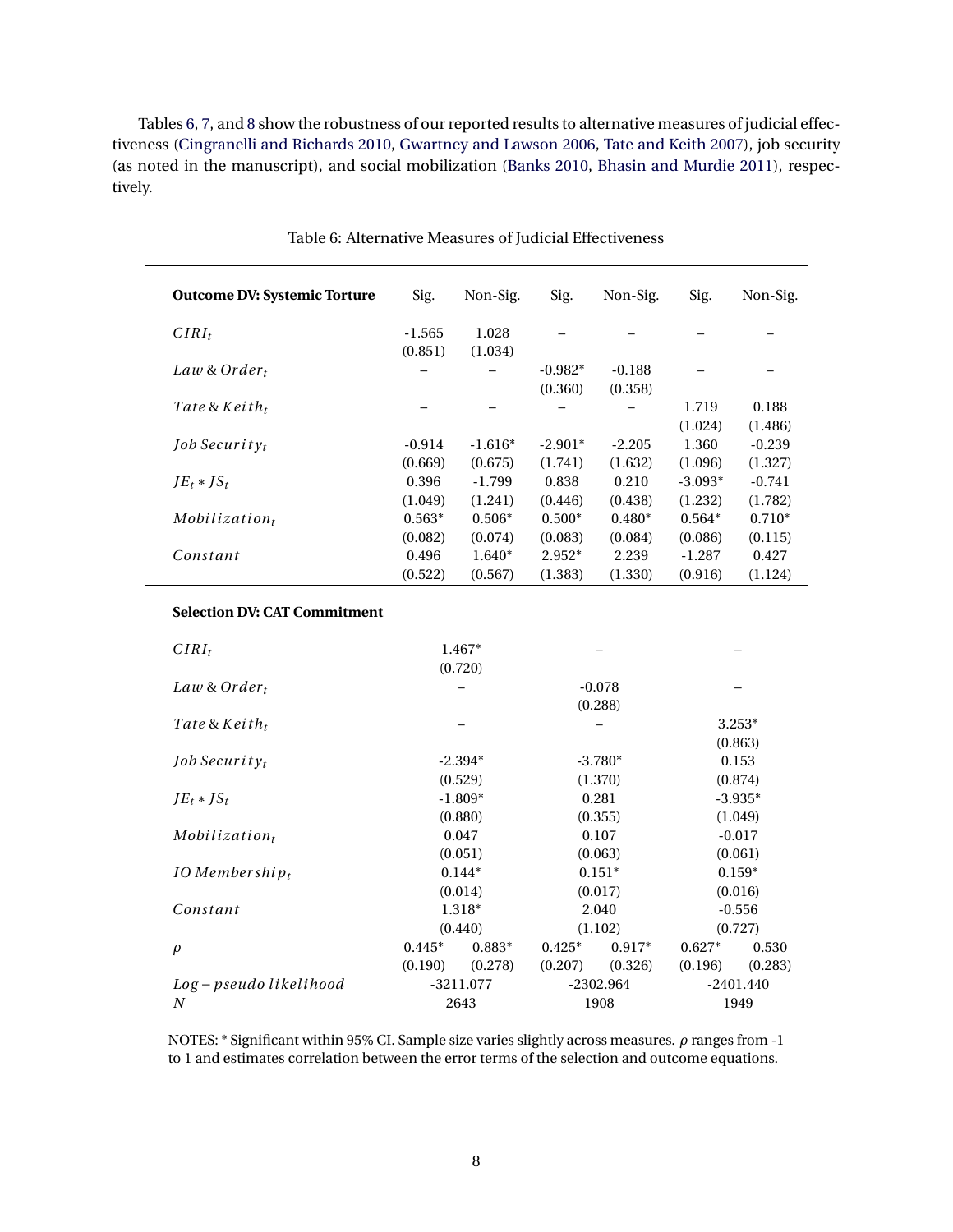| <b>Outcome DV: Systemic Torture</b>                                        | Signatories | Non-Signatories | Signatories | Non-Signatories      |
|----------------------------------------------------------------------------|-------------|-----------------|-------------|----------------------|
| Judicial Effectiveness <sub>t</sub>                                        | $-5.022*$   | $-5.688*$       | $-4.075*$   | $-4.987*$            |
|                                                                            | (1.461)     | (2.081)         | (1.416)     | (1.717)              |
| <b>Full Job Security</b>                                                   | $-3.820*$   | $-4.997*$       |             |                      |
|                                                                            | (1.181)     | (1.307)         |             |                      |
| Irregular Job Securityt                                                    |             |                 | $-3.023*$   | $-4.699*$            |
|                                                                            |             |                 | (1.147)     | (1.078)              |
| $JE_t * JS_t$                                                              | 3.021       | 5.873*          | 1.854       | 4.771*               |
|                                                                            | (1.800)     | (2.435)         | (1.746)     | (2.007)              |
| $Mobilization_t$                                                           | $0.599*$    | $0.578*$        | $0.589*$    | $0.544*$             |
|                                                                            | (0.083)     | (0.074)         | (0.082)     | (0.068)              |
| Constant                                                                   | 3.794*      | $4.622*$        | $3.162*$    | 4.488*               |
|                                                                            | (0.977)     | (1.106)         | (0.944)     | (0.923)              |
| <b>Selection DV: CAT Commitment</b><br>Judicial Effectiveness <sub>t</sub> | 0.493       |                 | $-0.178*$   |                      |
|                                                                            |             | (1.118)         |             | (1.052)              |
| Full Job Security $t$                                                      |             | $-2.699*$       |             |                      |
| Irregular Job Security $_t$                                                |             | (0.870)         |             | $-3.279*$<br>(0.789) |
| $JE_t * JS_t$                                                              |             | $-0.057$        |             | 0.745                |
|                                                                            |             | (1.370)         |             | (1.284)              |
| $Mobilization_t$                                                           |             | 0.056           |             | 0.019                |
|                                                                            |             | (0.052)         |             | (0.050)              |
| IO Membership $_t$                                                         |             | $0.126*$        |             | $0.134*$             |
|                                                                            |             | (0.014)         |             | (0.013)              |
| Constant                                                                   |             | $1.402*$        |             | 1.876*               |
|                                                                            |             | (0.729)         |             | (0.664)              |
| $\rho$                                                                     | 0.355       | $0.889*$        | 0.338       | $0.885*$             |
|                                                                            | (0.211)     | (0.273)         | (0.193)     | (0.239)              |
| Log-pseudo likelihood                                                      | $-3117.747$ |                 | $-3315.579$ |                      |
| $\boldsymbol{N}$                                                           | 2644        |                 | 2827        |                      |

### <span id="page-8-0"></span>Table 7: Alternative Measures of Executive Job Security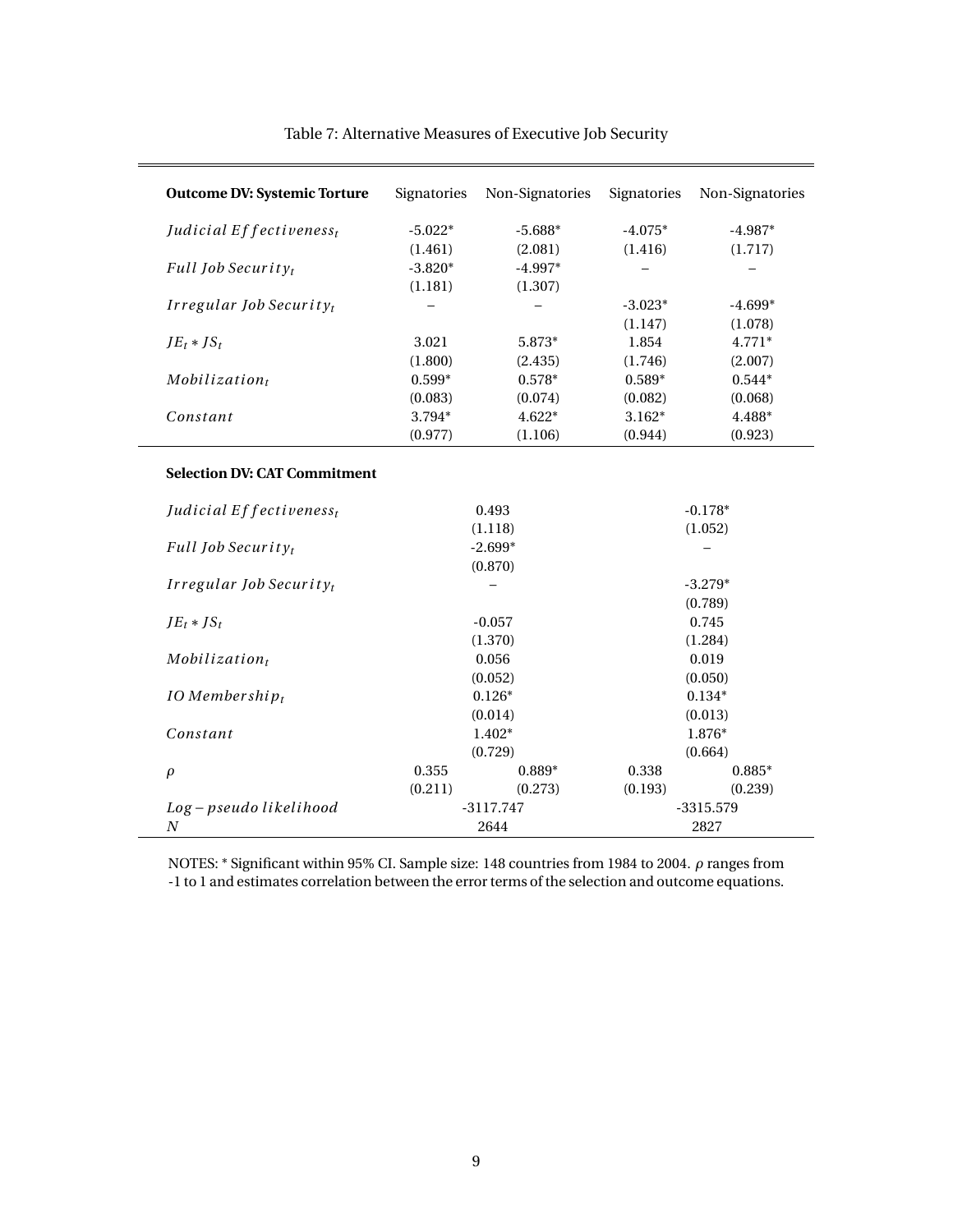| <b>Outcome DV: Systemic Torture</b>    | Signatories | Non-Signatories | Signatories         | Non-Signatories |
|----------------------------------------|-------------|-----------------|---------------------|-----------------|
| Judicial Effectiveness <sub>t</sub>    | $-2.693$    | $-4.047*$       | $-3.550$            | $-2.310$        |
|                                        | (2.056)     | (2.769)         | (1.956)             | (2.124)         |
| Job Security <sub>t</sub>              | $-2.511*$   | $-3.538$        | $-3.129*$           | $-3.773*$       |
|                                        | (1.725)     | (1.963)         | (1.561)             | (1.378)         |
| $JE_t * JS_t$                          | $0.169*$    | 4.240           | $1.341*$            | 2.225           |
|                                        | (2.522)     | (3.378)         | (2.360)             | (2.534)         |
| Murdie NGO Mobilization $t$            | $-0.002$    | 0.002           |                     |                 |
|                                        | (0.006)     | (0.007)         |                     |                 |
| $CNTS$ Count Mobilization <sub>t</sub> |             |                 | $0.117*$            | $0.059*$        |
|                                        |             |                 | (0.019)             | (0.010)         |
| Constant                               | $3.111*$    | 3.983*          | 3.342*              | $3.624*$        |
|                                        | (1.433)     | (1.610)         | (1.319)             | (1.147)         |
| <b>Selection DV: CAT Commitment</b>    |             |                 |                     |                 |
| Judicial Effectiveness <sub>t</sub>    | 2.759       |                 | $4.505*$            |                 |
|                                        | (1.774)     |                 | (1.426)             |                 |
| Job Security <sub>t</sub>              |             | $-0.253$        |                     | 0.254           |
|                                        |             | (1.390)         |                     | (1.077)         |
| $JE_t * JS_t$                          |             | $-2.125$        |                     | $-4.580*$       |
|                                        |             | (2.198)         |                     | (1.744)         |
| Murdie NGO Mobilization $t$            |             | $-0.014*$       |                     |                 |
|                                        |             | (0.005)         |                     |                 |
| $CNTS$ Count Mobilization <sub>t</sub> |             |                 | $-0.005$<br>(0.008) |                 |
| $IO$ Membershi $p_t$                   | $0.155*$    |                 | $0.114*$            |                 |
|                                        | (0.017)     |                 | (0.013)             |                 |
| Constant                               | $-0.551$    |                 | $-1.079$            |                 |
|                                        |             | (1.129)         |                     | (0.889)         |
| $\rho$                                 | $0.423*$    | $0.963*$        | 0.290               | $0.950*$        |
|                                        | (0.215)     | (0.425)         | (0.207)             | (0.313)         |
| Log-pseudo likelihood                  | $-1810.802$ |                 | $-3149.056$         |                 |
| $\boldsymbol{N}$                       |             | 1582            |                     | 2639            |

### <span id="page-9-0"></span>Table 8: Alternative Measures of Mobilization

NOTES: \* Significant within 95% CI. Sample size varies slightly across measures. *ρ* ranges from -1 to 1 and estimates correlation between the error terms of the selection and outcome equations.

Table [9](#page-10-0) shows the robustness of our reported results to the inclusion of polynomial time counters and cubic splines to account for temporal dependence.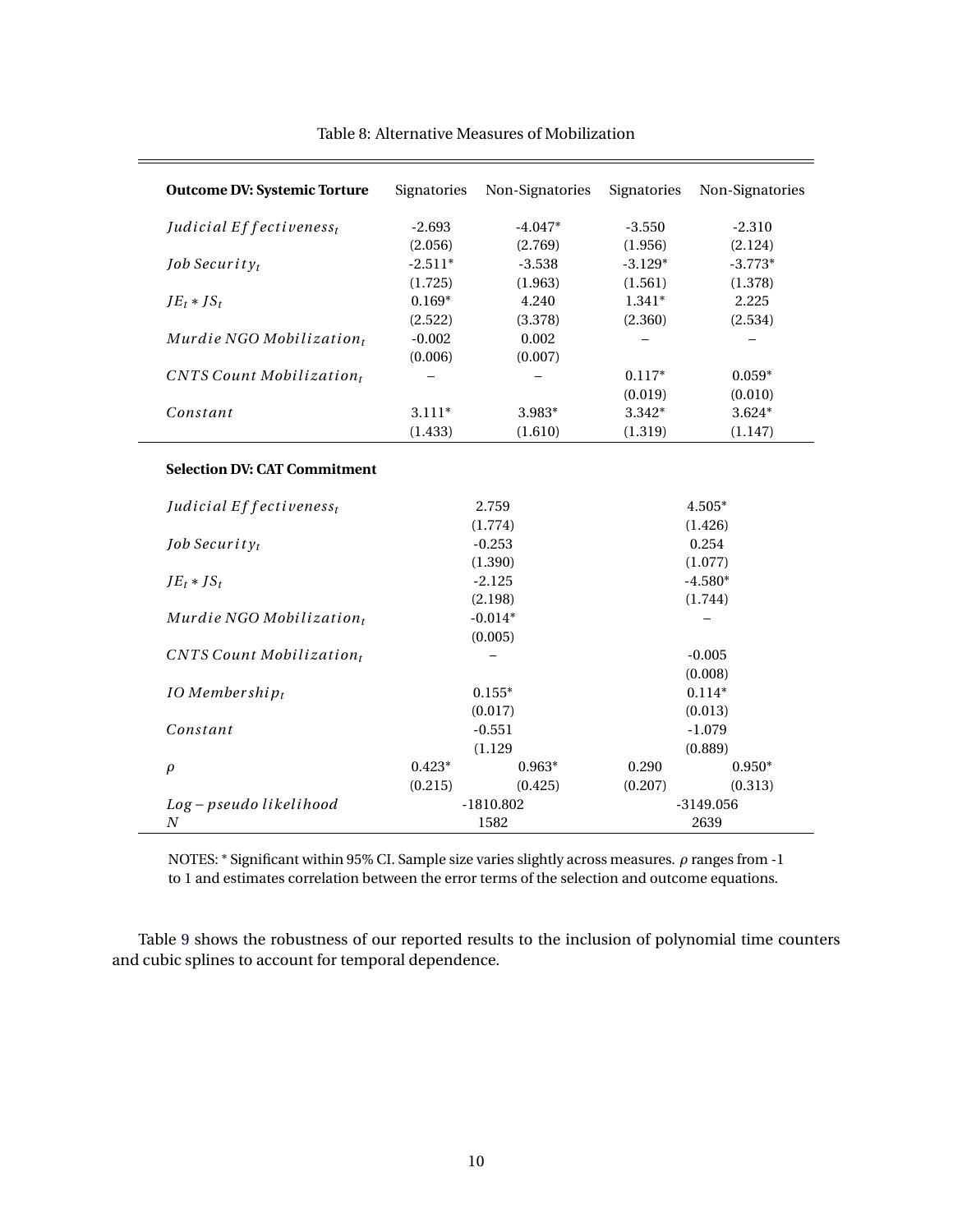| <b>Outcome DV: Systemic Torture</b> | Signatories | Polynomial Timecounter |                          | <b>Cubic Splines</b>     |  |  |
|-------------------------------------|-------------|------------------------|--------------------------|--------------------------|--|--|
|                                     |             | Non-Signatories        | Signatories              | Non-Signatories          |  |  |
| Judicial Effectiveness <sub>t</sub> | $-0.275$    | $-5.805*$              | $-0.465$                 | $-7.150*$                |  |  |
|                                     | (2.184)     | (2.962)                | (2.173)                  | (3.059)                  |  |  |
| Job Security $t$                    | $-0.502$    | $-4.088*$              | $-0.626$                 | $-4.750*$                |  |  |
|                                     | (1.725)     | (1.819)                | (1.719)                  | (1.874)                  |  |  |
| $JE_t * JS_t$                       | $-1.549$    | 5.918                  | $-1.324$                 | $7.445*$                 |  |  |
|                                     | (2.669)     | (3.571)                | (2.656)                  | (3.690)                  |  |  |
| Mobilizationt                       | $0.438*$    | $0.537*$               | $0.441*$                 | $0.558*$                 |  |  |
|                                     | (0.087)     | (0.077)                | (0.087)                  | (0.078)                  |  |  |
| $\boldsymbol{t}$                    | $-0.575*$   | $-0.590*$              | $\overline{\phantom{0}}$ | $\overline{\phantom{0}}$ |  |  |
|                                     | (0.069)     | (0.058)                |                          |                          |  |  |
| $t^2$                               | $0.068*$    | $0.072*$               |                          |                          |  |  |
|                                     | (0.014)     | (0.012)                |                          |                          |  |  |
| $t^3$                               | $-0.003*$   | $-0.003*$              | $\overline{a}$           | $\overline{a}$           |  |  |
|                                     | (0.001)     | (0.001)                |                          |                          |  |  |
| Spline 1                            | -           | -                      | 0.007                    | $-0.109*$                |  |  |
|                                     |             |                        | (0.031)                  | (0.027)                  |  |  |
| Spline 2                            |             |                        | $-0.019$                 | $0.033*$                 |  |  |
|                                     |             |                        | (0.016)                  | (0.014)                  |  |  |
| Spline 3                            |             |                        | $0.011*$                 | $-0.004$                 |  |  |
|                                     |             |                        | (0.005)                  | (0.005)                  |  |  |
| Peace Years                         |             |                        | $-0.432*$                | $-0.826*$                |  |  |
|                                     |             |                        | (0.116)                  | (0.099)                  |  |  |
|                                     |             | (1.978)<br>1.131       |                          | (2.142)<br>1.303         |  |  |
|                                     |             |                        |                          |                          |  |  |
| Job Security <sub>t</sub>           |             | (1.482)                |                          | (1.588)                  |  |  |
| $JE_t * JS_t$                       |             | $-4.460$               | $-4.693$                 |                          |  |  |
|                                     |             | (2.408)                |                          | (2.611)                  |  |  |
| Mobilizationt                       |             | 0.092                  |                          | 0.031                    |  |  |
|                                     |             | (0.069)                |                          | (0.073)                  |  |  |
| $IO$ Membership <sub>t</sub>        |             | $0.090*$               |                          | $0.080*$                 |  |  |
|                                     |             | (0.018)                |                          | (0.019)                  |  |  |
| $\boldsymbol{t}$                    |             | $-1.063*$              | $\equiv$                 |                          |  |  |
|                                     |             | (0.046)                |                          |                          |  |  |
| $t^2$                               |             | $0.109*$               |                          |                          |  |  |
|                                     |             | (0.007)                |                          |                          |  |  |
| r <sup>3</sup>                      |             | $-0.003*$              |                          |                          |  |  |
|                                     | (0.000)     |                        |                          |                          |  |  |
| Spline 1                            |             |                        |                          | $-0.377*$                |  |  |
|                                     |             |                        |                          | (0.031)                  |  |  |
| Spline 2                            |             |                        | $0.132*$                 |                          |  |  |
|                                     |             |                        | (0.013)                  |                          |  |  |
| Spline 3                            |             |                        |                          | $-0.023*$                |  |  |
|                                     |             |                        |                          | (0.004)                  |  |  |
| Non-Ratification Years              |             |                        |                          | $-2.375*$                |  |  |
|                                     |             |                        |                          | 0.130                    |  |  |
| $\rho$                              | $-0.118$    | $0.643*$               | $-0.140$                 | $0.527*$                 |  |  |
|                                     | (0.092)     | (0.107)                | (0.089)                  | (0.099)                  |  |  |
| Log-pseudo likelihood               |             | $-2072.706$            |                          | $-1983.580$              |  |  |
| Ν                                   | 2644        |                        | $\overline{c}$<br>644    |                          |  |  |

# <span id="page-10-0"></span>Table 9: Controlling for Temporal Dependence